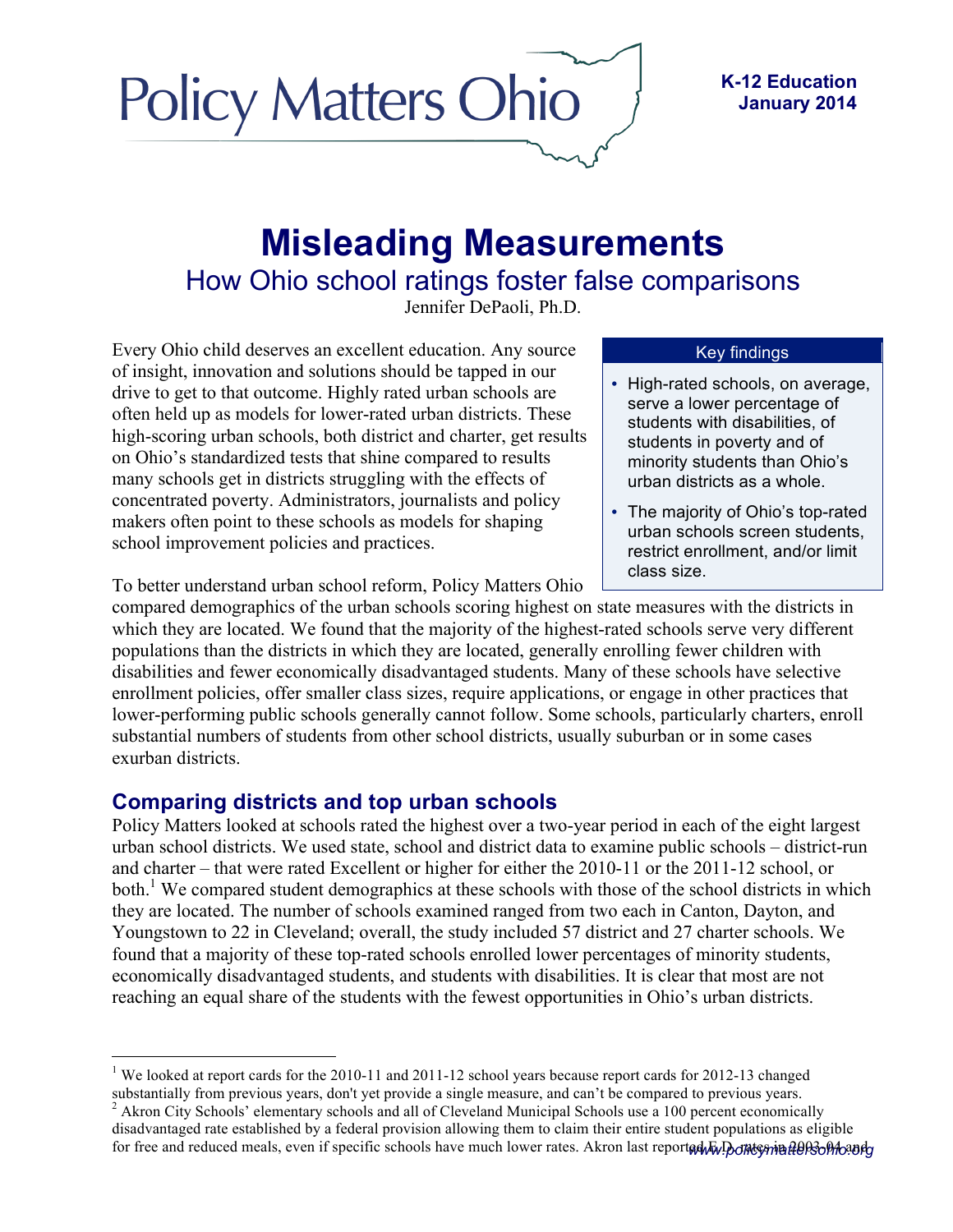Among the most significant findings:

- **The overwhelming majority of highly rated district and charter schools served fewer students with disabilities than their home districts.** Akron's highest-rated school, Early College High School, served no students with disabilities; neither did the Early College High Schools in Toledo and Youngstown and two of the three specialized John Hay Schools in Cleveland. Only 1.7 percent of the students enrolled at Cincinnati's highest-rated school, Walnut Hills High School, had disabilities. Of the 27 highest-rated charter schools included in this study, 26 had lower percentages of students with disabilities than their home districts, many of them significantly lower.
- **High scorers had lower poverty rates.** On average, Ohio's eight large urban districts had an economically disadvantaged rate of 86 percent, but many high-scoring schools had poverty rates well below this average: without weighting for school size, the high-scoring schools had an average economically disadvantaged rate of 62 percent and only 12 of the top schools around the state had an accurate measure of economic disadvantage that exceeded the percentage in their district. <sup>2</sup> Portage Collaborative Montessori Middle School in Canton served no economically disadvantaged students. Over a quarter of all high-scoring schools included in this study enrolled fewer than 50 percent economically disadvantaged students, and more than half served fewer economically disadvantaged students than their home district.
- **Most top-rated schools served fewer minority students.** Ohio's urban districts primarily enroll African-American, Hispanic, and multi-racial students. Some top-performing schools do an excellent job of reaching minority students and most serve a far higher share of minorities than the statewide population, but on average the schools in this study enrolled a higher share of white students and a lower share of African-American students compared to district schools.
- **More than 60 percent of high-scoring district schools have selective enrollment policies.** To enroll in many of these schools, students must meet requirements such as minimum GPA, test scores, prior language study or Montessori experience; others hold auditions or interviews to screen students, or require students and parents to sign contracts to maintain enrollment. Often, top-rated district and charter schools set their enrollment levels low to maintain small class sizes, which many claim is key to their success and use as a marketing tool. Even early enrollment deadlines, application fees, or school choice procedure can skew the populations many schools serve. One example of the selectivity of top-rated schools can be seen in Cincinnati's magnet school application process, for which parents must camp out to get a seat for their children in some of the district's most sought after schools.<sup>3</sup>
- **None of the charter schools located in urban districts enrolled only students who live in those districts, and many top-rated districts enrolled students from other districts as well.**  Comparisons of these schools with urban districts as a whole do not take this difference into account. While most top-rated district schools enrolled mostly resident students, examples abound of charters, in particular, with very low urban district enrollments even though they are

<sup>&</sup>lt;sup>2</sup> Akron City Schools' elementary schools and all of Cleveland Municipal Schools use a 100 percent economically disadvantaged rate established by a federal provision allowing them to claim their entire student populations as eligible for free and reduced meals, even if specific schools have much lower rates. Akron last reported E.D. rates in 2003-04 and CMSD in 2007-08. <sup>3</sup> Brown, Jessica, "Campouts at Cincinnati's highest-demand schools have begun." *Cincinnati Enquirer,* November 11,

<sup>2013,</sup> http://news.cincinnati.com/article/20131108/NEWS/311080039/. Also see Smith Richards, Jennifer and Collin Binkley, "Columbus school board seeks OK of selective-admissions plan." Columbus Dispatch, December 26, 2013. http://www.dispatch.com/content/stories/local/2013/12/26/board-seeks-approval-of-plan-for-merit-spots.html.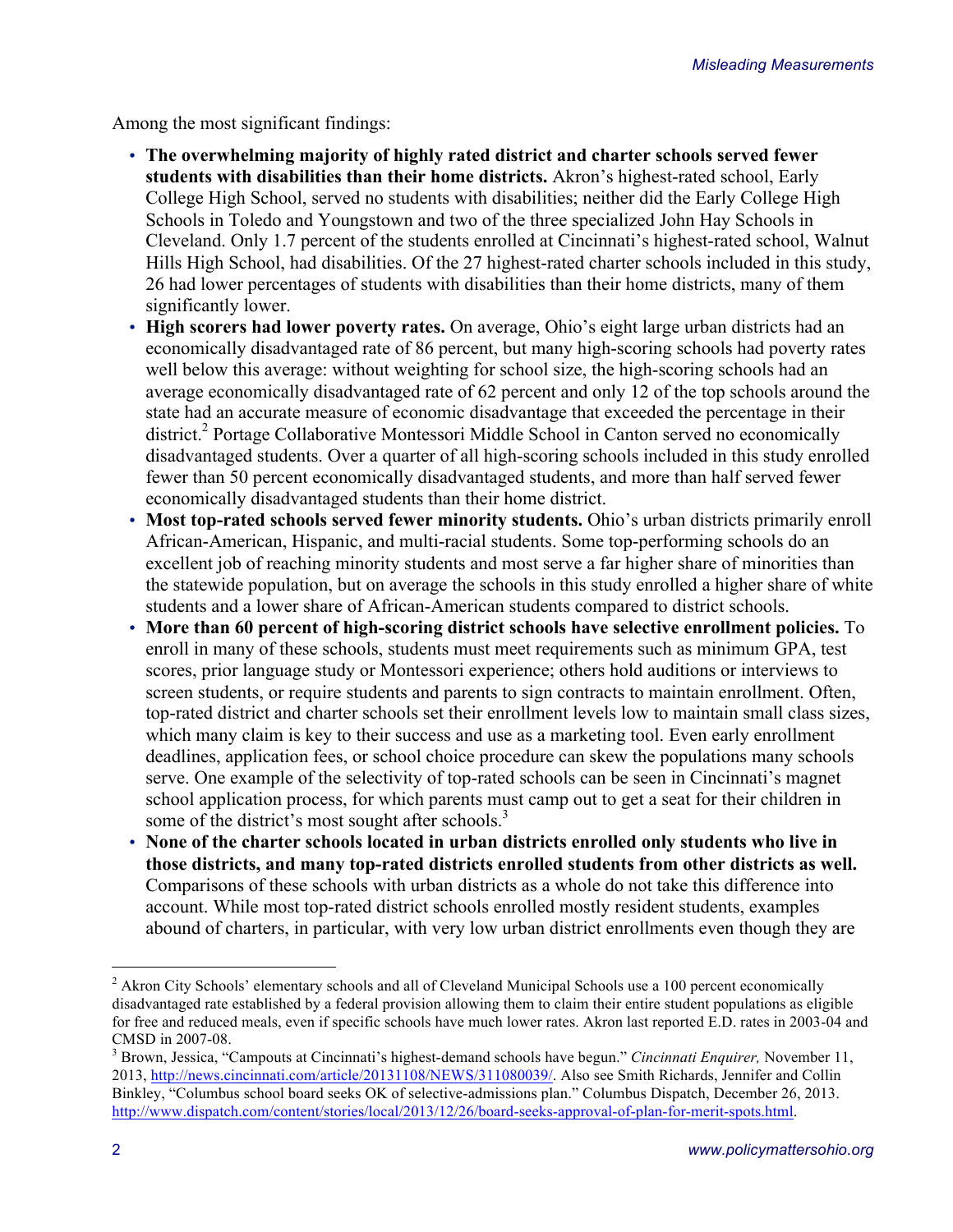located in Ohio's largest urban districts. For example, only 15 percent of students enrolled at Menlo Park Academy in Cleveland were residents of the Cleveland school district.

• **In several districts, top-rated schools, especially charters, enrolled significantly fewer students than the district average building enrollment.** Although the enrollment of some toprated schools is higher than district average, a substantial number of charter and selective enrollment district schools enroll far fewer students. For example, Arts & College Prep Academy, a Columbus charter high school, enrolls 240 students, far below the district comprehensive high school average of 736 students.

It is essential that we use every tool available to deliver the best possible education to all children. We should not pretend that schools with larger class sizes and more troubled or disadvantaged students, for example, can easily achieve what smaller classrooms in selective schools manage.

Specialty schools can play a vital role as urban districts struggle to overcome overwhelming educational odds. We found that some high-scoring urban schools are succeeding in the face of difficult challenges, but most benefit because they serve populations that are substantially different from the students typically served in urban districts. In the end, schools must be measured in a way that accurately reflects the needs of the students they enroll, and comparisons must acknowledge that not all schools serve the same population. The following analysis examines demographics and enrollment policies of the top-rated district and charter schools in Ohio's urban school districts.

## **Akron**

Eight Akron schools, all district-operated, received a rating of Excellent or higher for the 2010-11 or 2011-12 school years, or both – two high schools, two middle schools, and four elementary schools. Three of the top-scoring middle and high schools were specialty schools with selective enrollment policies, while the fourth was home to two highly selective magnet programs. Table 1 shows that all of Akron's high-scoring schools served fewer economically disadvantaged and disabled students, and all but one served a lower percentage of African-American students.

#### Findings:

- **Akron's specialty schools cap student enrollment to ensure lower class sizes.** Akron Early College High School, Miller-South Visual Performing Arts, and National Inventors Hall of Fame, Center for STEM accept a limited number of students each year. Akron Early College and National Inventors only accept 100 incoming students each into their  $9<sup>th</sup>$  grade and  $5<sup>th</sup>$  grade classes, and do not replace students who leave their programs. Miller-South has a teacher-student ratio of less than 9:1, substantially lower than the district average of about 14:1. These smaller class sizes likely contribute to the strong results.
- **All but two of the top-rated schools enroll fewer students than the average district school.**  The biggest school-size difference shows up at the high school level; with the exception of Firestone, which at 1,172 is larger than the average Akron high school (729), the top-rated schools serving high school students enrolled considerably fewer students. (See Table 1.)
- **Seven of Akron's eight top-rated schools had lower percentages of minority and economically disadvantaged students.** Just over 55 percent of the district's student population is minority. The minority student populations at three top-rated schools – Miller-South, Windemere CLC, and Ritzman CLC – fell below 30 percent, and all but Firestone High School had minority populations below 50 percent. Of Akron's specialty secondary schools, only Akron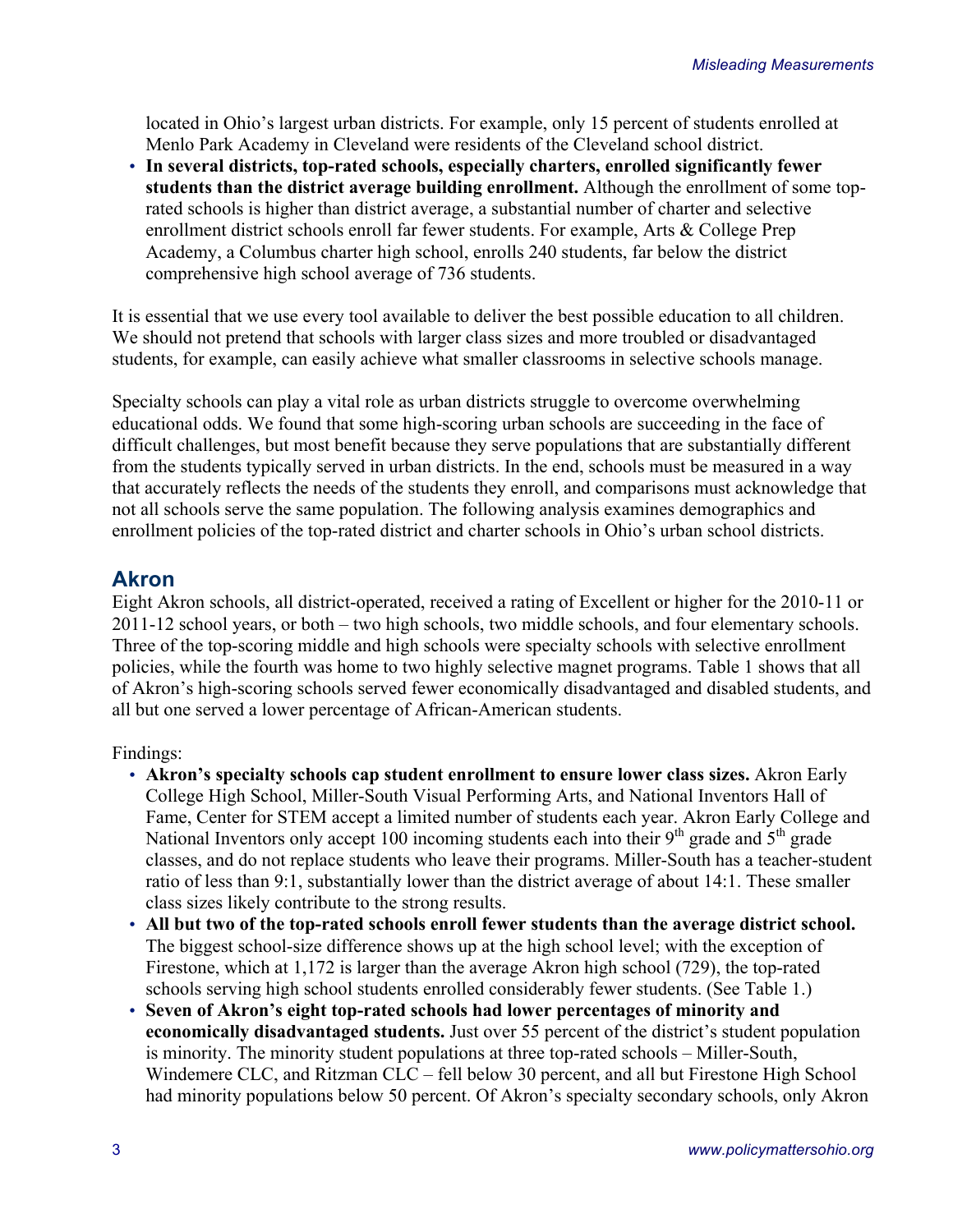Early College (53.9 percent) had an economically disadvantaged population greater than 50 percent, and none came close to the district average of 86.7 percent. Because of the district's universal eligibility for its meals program, all of the elementary schools reported a rate of 100 percent economically disadvantaged, preventing us from getting an accurate count of lowincome enrollment. The last reported rates show that only Ritzman CLC, at 53.7 percent in 2003- 04, surpassed the 50 percent mark.<sup>4</sup>

• **All of Akron's high scorers served lower percentages of students with disabilities.** The four elementary schools were near the district average of 19.4 percent, but the majority of the secondary specialty schools served less than half that number. Records show that no students with disabilities were enrolled at Akron Early College, and that disability enrollment at two of the other three specialty schools – Miller-South and National Inventors – fell below 10 percent.

| Table 1                                                                                                                                                                  |                          |              |          |                  |       |                                      |                             |  |  |  |  |
|--------------------------------------------------------------------------------------------------------------------------------------------------------------------------|--------------------------|--------------|----------|------------------|-------|--------------------------------------|-----------------------------|--|--|--|--|
| <b>Top-rated Akron schools compared to the district</b>                                                                                                                  |                          |              |          |                  |       |                                      |                             |  |  |  |  |
| District in Continuous Improvement, top-rated schools Excellent or higher (2010-11 or 2011-12)                                                                           |                          |              |          |                  |       |                                      |                             |  |  |  |  |
|                                                                                                                                                                          | <b>Enrollment</b>        | <b>Black</b> | Hispanic | Multi-<br>Racial | White | <b>Economically</b><br>disadvantaged | Students w/<br>disabilities |  |  |  |  |
| District average                                                                                                                                                         | 423                      | 46.2%        | 2.8%     | 6.8%             | 40.2% | 86.7%                                | 19.4%                       |  |  |  |  |
|                                                                                                                                                                          | <b>Top-rated schools</b> |              |          |                  |       |                                      |                             |  |  |  |  |
| Early College High <sup>1</sup>                                                                                                                                          | 326                      | 32.2%        | 4.0%     | $0\%$            | 51.3% | 53.9%                                | $0\%$                       |  |  |  |  |
| Miller-South Visual Performing<br>Arts <sup>1</sup>                                                                                                                      | 473                      | 16.5%        | 2.1%     | 9.1%             | 68.7% | 24.8%                                | 7.0%                        |  |  |  |  |
| <b>King Elementary</b>                                                                                                                                                   | 371                      | 30.7%        | 4.2%     | 3.1%             | 58.8% | n/a                                  | 6.4%                        |  |  |  |  |
| Inventors Hall of Fame School,<br>Center for STEM <sup>1</sup>                                                                                                           | 377                      | 30.5%        | 2.9%     | 7.0%             | 56.2% | 41.5%                                | 5.1%                        |  |  |  |  |
| Firestone High <sup>1</sup>                                                                                                                                              | 1,172                    | 51.4%        | 2.2%     | 4.8%             | 40.0% | 49%                                  | 14.6%                       |  |  |  |  |
| Resnik CLC                                                                                                                                                               | 418                      | 36.3%        | 3.8%     | 6.5%             | 51.6% | n/a                                  | 15.8%                       |  |  |  |  |
| Windemere CLC                                                                                                                                                            | 356                      | 6.4%         | 2.8%     | 10.8%            | 79.2% | n/a                                  | 13.8%                       |  |  |  |  |
| <b>Ritzman CLC</b>                                                                                                                                                       | 356                      | 6.6%         | $0\%$    | 6.1%             | 85.3% | n/a                                  | 15.6%                       |  |  |  |  |
| Source: Policy Matters Ohio from Ohio Department of Education report-card data, 2011-12 school year.<br>Selective-enrollment district school <sup>2</sup> Charter school |                          |              |          |                  |       |                                      |                             |  |  |  |  |

## **Canton**

Only two district schools scored Excellent on the state report card, for the 2010-11 school year, and both – Portage Collaborative Montessori Middle School and Canton Arts Academy at Summit – have selective enrollment policies. Canton Arts Academy enrolls students with a "proclivity for the visual and performing arts" and is home to the Canton High Ability Program, $5$  with fewer than 200 students attending grades Kindergarten through 8, resulting in a student-teacher ratio of less than 10:1. Portage Montessori, created to serve students from five school districts, has an even smaller student body and is highly selective about the students it accepts after the first grade; state records show that it serves no economically disadvantaged students. The student population at Canton Arts Academy is 69.7 percent economically disadvantaged, below the district's rate of 82.4 percent. As Table 2 shows, both

<sup>&</sup>lt;sup>4</sup> While it's likely that the rate of economically disadvantaged students has risen in Akron over the past decade, it's clear that rates are not at 100 percent. We recommend that policymakers require accurate reporting from the Ohio Department of Education and the Akron district.

 $<sup>5</sup>$  Home page, Arts Academy at Summit website, http://arts.ccsdistrict.org/.</sup>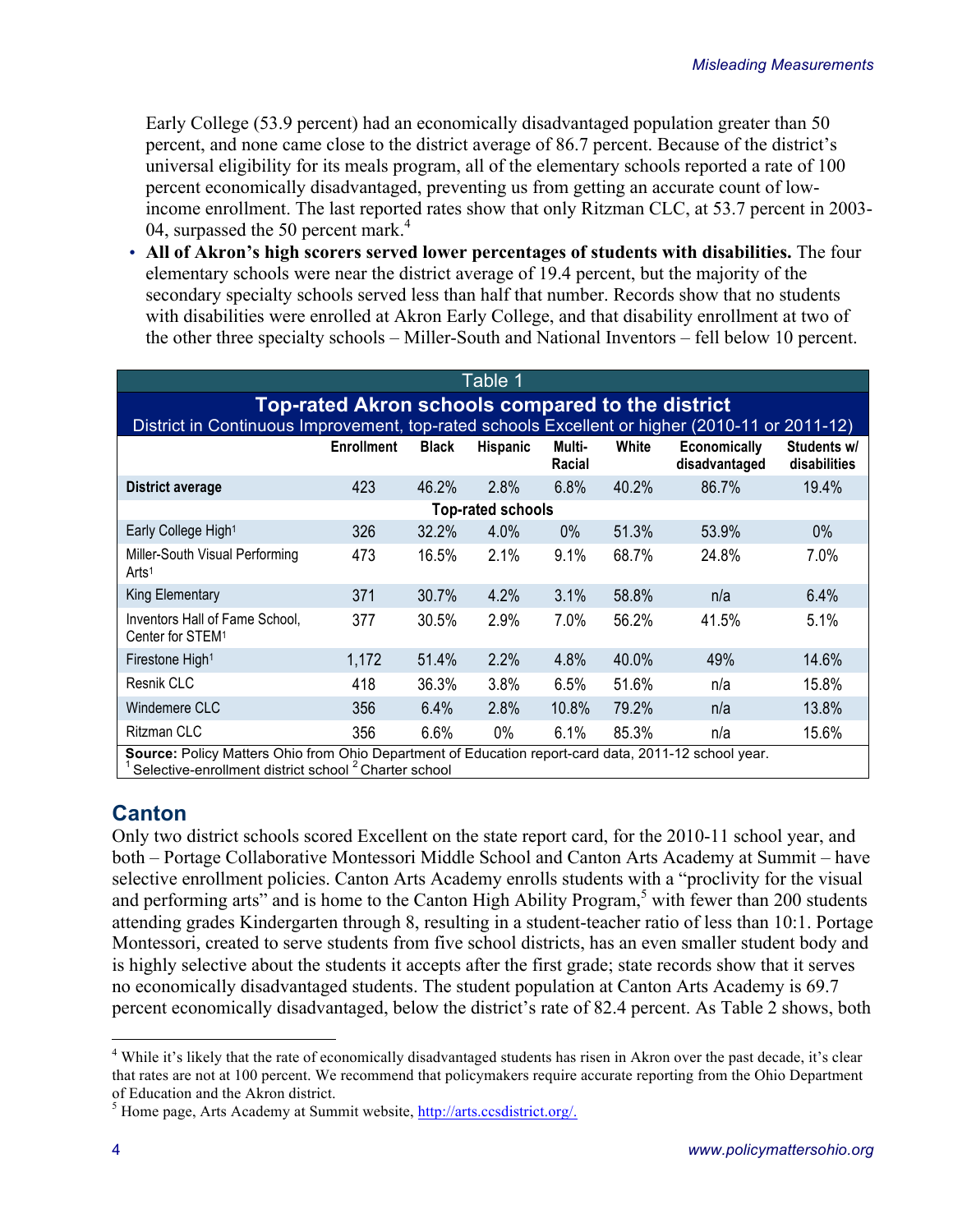Canton Arts Academy and Portage Montessori enroll fewer students and fewer economically disadvantaged students, and serve about half the number of students with disabilities compared to the Canton district as a whole. No Canton charters earned Excellent ratings.

| Table 2                                                                                                                                             |                          |         |       |          |       |       |       |  |  |  |
|-----------------------------------------------------------------------------------------------------------------------------------------------------|--------------------------|---------|-------|----------|-------|-------|-------|--|--|--|
| Top-rated Canton schools compared to the district<br>District in Continuous Improvement, top-rated schools Excellent or higher (2010-11 or 2011-12) |                          |         |       |          |       |       |       |  |  |  |
| Students w/<br>White<br>Economically<br><b>Enrollment</b><br><b>Black</b><br><b>Hispanic</b><br>Multi-<br>racial<br>disadvantaged<br>disabilities   |                          |         |       |          |       |       |       |  |  |  |
| <b>District average</b>                                                                                                                             | 414                      | 35.8%   | 2.6%  | $13.2\%$ | 47.9% | 82.4% | 16.5% |  |  |  |
|                                                                                                                                                     | <b>Top-rated schools</b> |         |       |          |       |       |       |  |  |  |
| Portage Montessori <sup>1</sup>                                                                                                                     | 157                      | $9.9\%$ | $0\%$ | $9.9\%$  | 76.4% | $0\%$ | 8.3%  |  |  |  |
| Canton Arts Academy <sup>1</sup>                                                                                                                    | 191                      | 26.7%   | 0%    | 16.9%    | 53.3% | 69.7% | 8.9%  |  |  |  |
| Source: Policy Matters Ohio from Ohio Department of Education report-card data, 2011-12 school year.<br>Selective enrollment district school.       |                          |         |       |          |       |       |       |  |  |  |

# **Cincinnati**

Of the 18 Cincinnati schools identified as top-rated, 15 were district schools and three were charters. All five of the district's high-scoring secondary schools and seven of its elementary schools have selective enrollment policies. Cincinnati's three highest-ranked charter schools served high percentages of minority and economically disadvantaged students, but records show that they also enrolled fewer students with disabilities than the district overall, and tend to keep class sizes small. Both factors have been shown to have an impact on higher test scores. Table 3 outlines the demographic differences between Cincinnati's top-rated schools and the district overall.

Findings:

- **Eight of Cincinnati's top-rated schools served a lower percentage of economically disadvantaged students, while eight had a higher percentage of such students.** The five district schools scoring highest on the state's performance index also had lower percentages of economically disadvantaged students, including the nationally recognized Walnut Hills High School (21.8 percent) and Sands Montessori Elementary School (27.9 percent).
- **About half of Cincinnati's high-scoring schools had lower percentages of minority students than the district as a whole.** Kilgour Elementary, located in Cincinnati's wealthy Mt. Lookout neighborhood, and Sands Montessori were both nearly 70 percent white, compared with the district average of 25 percent. Eight of the district's high-performers had enrollments that similarly did not reflect overall district enrollment. However, nine schools had higher percentages of African-American students than the district as a whole, some quite a bit higher.
- **Six of Cincinnati's highest-rated schools served significantly fewer students with disabilities, while seven served higher percentages.** Walnut Hills High School had a population of students with disabilities under 2 percent.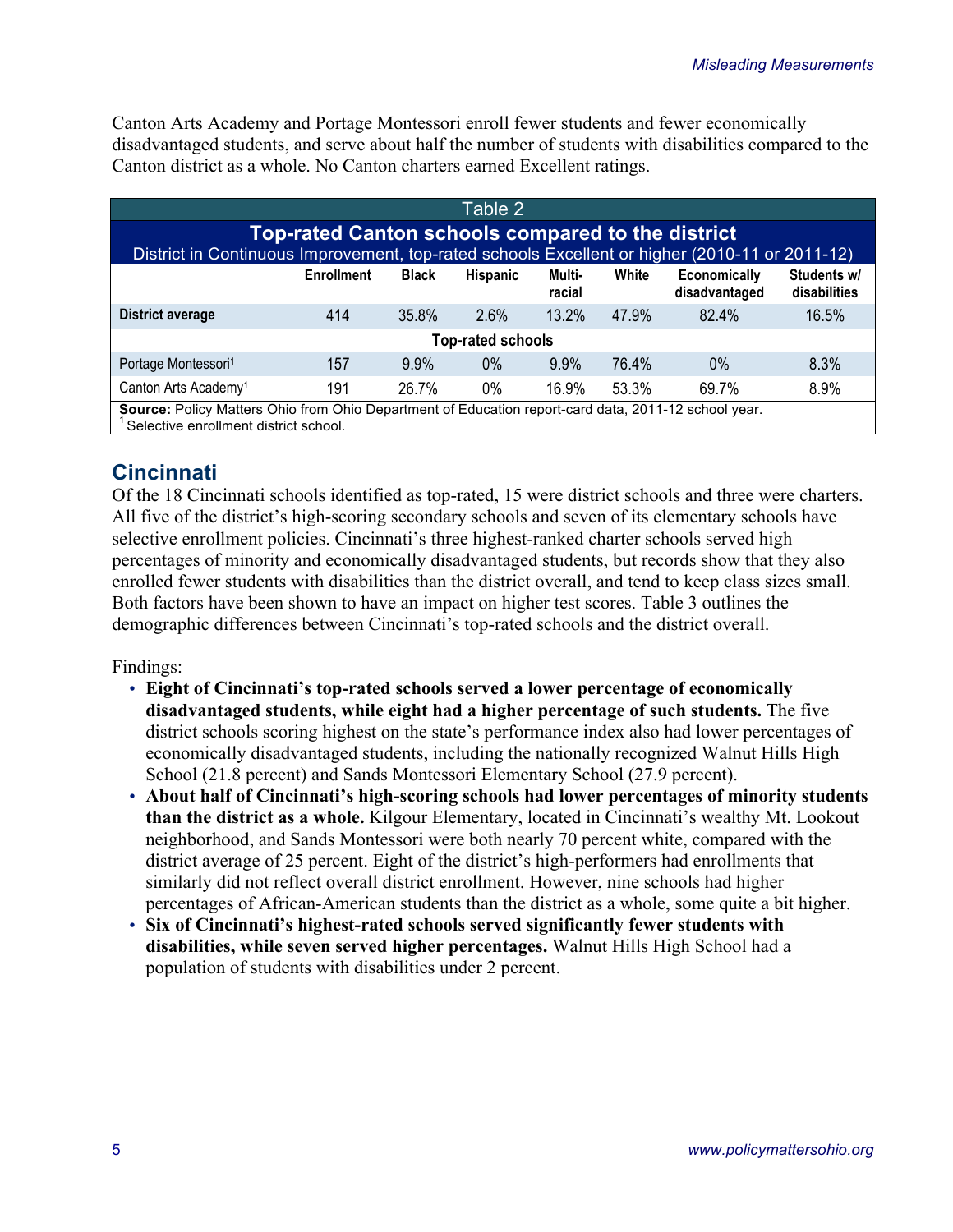| Table 3                                                                                              |                   |              |                 |                  |       |                                      |                            |  |  |  |
|------------------------------------------------------------------------------------------------------|-------------------|--------------|-----------------|------------------|-------|--------------------------------------|----------------------------|--|--|--|
| <b>Top-rated Cincinnati schools compared to the district</b>                                         |                   |              |                 |                  |       |                                      |                            |  |  |  |
| District in Continuous Improvement, top-rated schools Excellent or higher (2010-11 or 2011-12)       |                   |              |                 |                  |       |                                      |                            |  |  |  |
|                                                                                                      | <b>Enrollment</b> | <b>Black</b> | <b>Hispanic</b> | Multi-<br>Racial | White | <b>Economically</b><br>disadvantaged | Student w/<br>disabilities |  |  |  |
| <b>District average</b>                                                                              | 495               | 65.4%        | 3%              | 5.4%             | 25.3% | 72.6%                                | 20.1%                      |  |  |  |
| <b>Top-rated schools</b>                                                                             |                   |              |                 |                  |       |                                      |                            |  |  |  |
| Walnut Hills High <sup>1</sup>                                                                       | 2,268             | 32.4%        | 1.6%            | 6.2%             | 57%   | 21.8%                                | 1.7%                       |  |  |  |
| Kilgour Elementary                                                                                   | 633               | 17.7%        | 3.1%            | 7.1%             | 69.1% | 18%                                  | 8.4%                       |  |  |  |
| T.C.P. World Academy <sup>2</sup>                                                                    | 473               | 95.2%        | 0%              | 2.4%             | 0%    | 81.1%                                | 10.4%                      |  |  |  |
| Sands Montessori <sup>1</sup>                                                                        | 658               | 18.1%        | 3.1%            | 8.5%             | 68.4% | 27.9%                                | 14.5%                      |  |  |  |
| Fairview-Clifton German<br>Language <sup>1</sup>                                                     | 716               | 22.9%        | 1.4%            | 7.7%             | 63.6% | 22.1%                                | 10.4%                      |  |  |  |
| Covedale Elementary <sup>1</sup>                                                                     | 530               | 27.7%        | 0%              | 6.1%             | 64.2% | 61.3%                                | 18.5%                      |  |  |  |
| <b>Hartwell Elementary</b>                                                                           | 457               | 48.9%        | 11.3%           | 8.4%             | 31.2% | 84.7%                                | 16.6%                      |  |  |  |
| Dater Montessori <sup>1</sup>                                                                        | 642               | 42.1%        | 2.1%            | 7.4%             | 46.7% | 50.9%                                | 21.1%                      |  |  |  |
| Clark Montessori High <sup>1</sup>                                                                   | 658               | 49.2%        | 0%              | 6.3%             | 42.0% | 35.8%                                | 23.3%                      |  |  |  |
| King Academy <sup>2</sup>                                                                            | 110               | 100%         | 0%              | $0\%$            | 0%    | 100%                                 | 17.3%                      |  |  |  |
| College Hill Fundamental<br>Academy <sup>1</sup>                                                     | 428               | 89.7%        | 0%              | 6.1%             | 3.8%  | 86.1%                                | 21.8%                      |  |  |  |
| Evanston Academy                                                                                     | 373               | 94.5%        | 0%              | $0\%$            | 0%    | 94%                                  | 21.1%                      |  |  |  |
| James N. Gamble<br>Montessori High <sup>1</sup>                                                      | 265               | 66.1%        | 0%              | 4.8%             | 26.9% | 65.2%                                | 27.4%                      |  |  |  |
| Mt. Washington <sup>1</sup>                                                                          | 372               | 26.4%        | 0%              | 9.4%             | 61.4% | 72.8%                                | 15.3%                      |  |  |  |
| South Avondale                                                                                       | 477               | 96.5%        | 0%              | 2.7%             | 0%    | 98.9%                                | 25.3%                      |  |  |  |
| School for Creative and<br>Performing Arts <sup>1</sup>                                              | 1,342             | 56.3%        | 1.7%            | 8.1%             | 33.1% | 52.2%                                | 8.5%                       |  |  |  |
| Taft Information Tech <sup>1</sup>                                                                   | 564               | 94.4%        | 0%              | 0%               | 3.1%  | 84.1%                                | 25%                        |  |  |  |
| Phoenix CLC <sup>2</sup>                                                                             | 344               | 100          | 0%              | 0%               | 0%    | 94%                                  | 9.9%                       |  |  |  |
| Source: Policy Matters Ohio from Ohio Department of Education report-card data, 2011-12 school year. |                   |              |                 |                  |       |                                      |                            |  |  |  |

<sup>1</sup> Selective enrollment district school <sup>2</sup> Charter school

• **Eleven of the district's 15 top-rated schools had selective enrollment policies.** Students wishing to attend Walnut Hills High School or Dater Montessori Elementary School must pass an entrance exam. To be accepted for enrollment, Covedale Elementary School requires children to score Accelerated or Advanced on the Ohio Achievement Assessment in reading or math, and Proficient in at least one other subject. Fairview-Clifton German Language School restricts admission based on a student's German language experience. College Hill Fundamental Academy requires that students and parents go through an interview process, and show proof that students have a passing record in the areas of effort, conduct, and attendance. Enrollment policies and the district application process are also determining factors in most top-rated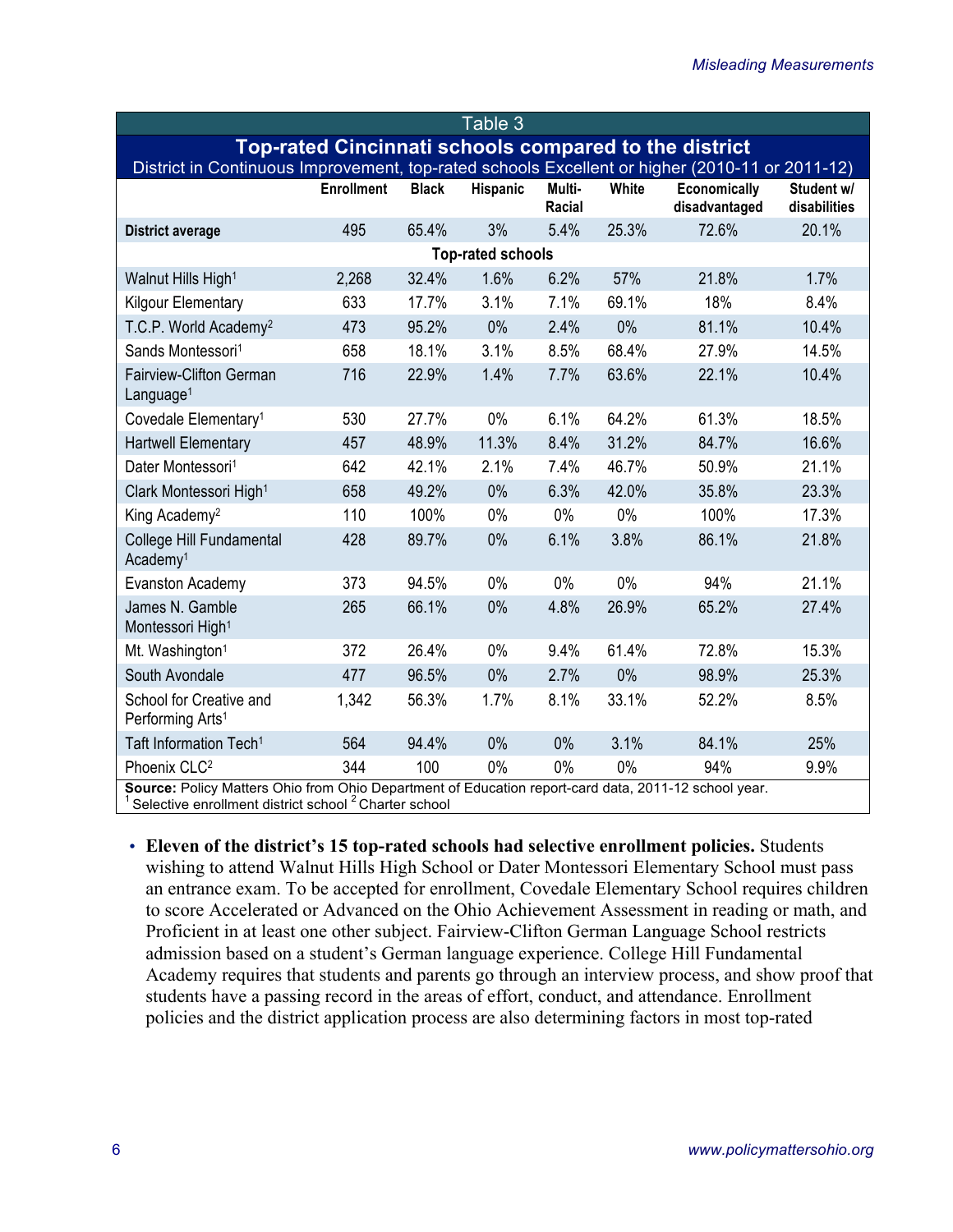schools. To get a seat in some district magnets, for example, parents camp out for weeks to get a seat for their children.<sup>6</sup>

- **Top-rated district schools have greater enrollments, but charter schools enroll fewer.** Unlike the top-rated schools in many of Ohio's other urban districts, nine in Cincinnati – almost half – had enrollments larger than the district's average school enrollment. However, three of the four top-rated charter schools had lower enrollments. King Academy enrolled only 110 students in grades K-8. Phoenix CLC, also a K-8 school, enrolled only 344 students.
- **Questionable test scores at Taft High School?** In February 2012, Cincinnati's *City Beat*  published a story on the remarkable turnaround at Robert A. Taft Information Technology High School, examining how the school went from academic failure to excellence almost overnight.<sup>7</sup> In 2005, 40 percent of the school's 10<sup>th</sup> graders passed the math Ohio Graduation Test while 64 percent passed in reading; by the following year, 96 percent of those same students passed in math and 97 percent in reading. The school's OGT scores have remained high, even reaching a 100 percent pass rate for  $11<sup>th</sup>$  graders in 2010-11, but when the district tested all its students using the ACT test in 2010, Taft's average score was 15, well below Cincinnati's other highperforming high schools. More troublesome, however, are the results of a 2006 investigation into the school's rapidly rising test scores, which showed that 88 percent of the unusually high number of erasures resulted in correct answers. Despite the irregularities and unanswered questions, CPS closed its internal investigation. While the school hasn't faced scrutiny over its test scores since then, an Ohio Board of Regents report in 2009 showed that 15 of the 16 Taft students attending state universities or community colleges needed to take remedial math or English courses as freshman, once again calling into question the school's high-performing status.

*Correction: An earlier version included a charter school that is not located in Cincinnati; all references to that school, Hamilton County Math and Science, have been removed and our findings adjusted.*

## **Cleveland**

Nine district and 13 charter schools in Cleveland were rated Excellent or higher for the 2010-11 or 2011-12 school years, or both. Six of the district's top-ranked schools have selective and limited enrollment policies, and 12 of the charters commit to small class sizes as part of their success plans. One charter school, Menlo Park Academy, enrolls only gifted students.

Findings:

• **Cleveland's top-rated district and charter schools served fewer students with disabilities.**  Four schools – John Hay Early College High School, John Hay School of Architecture and Design, Horizon Science Academy Middle School, and Phoenix Village Academy Primary 2 – served no students with disabilities, according to state records. Ten other schools served a student with disability population under 10 percent, and only two schools, both district-run, had a population within 4 percentage points of the district's 23.2 percent average.

 <sup>6</sup> Brown, Jessica, "Campouts at Cincinnati's highest-demand schools have begun." *Cincinnati Enquirer,* November 11, 2013, http://news.cincinnati.com/article/20131108/NEWS/311080039/. <sup>7</sup> McNair, James, "Miracle or mirage?" *Cincinnati City Beat*, February 21, 2012, retrieved from

http://www.citybeat.com/cincinnati/article-24967-miracle\_or\_mirage.html.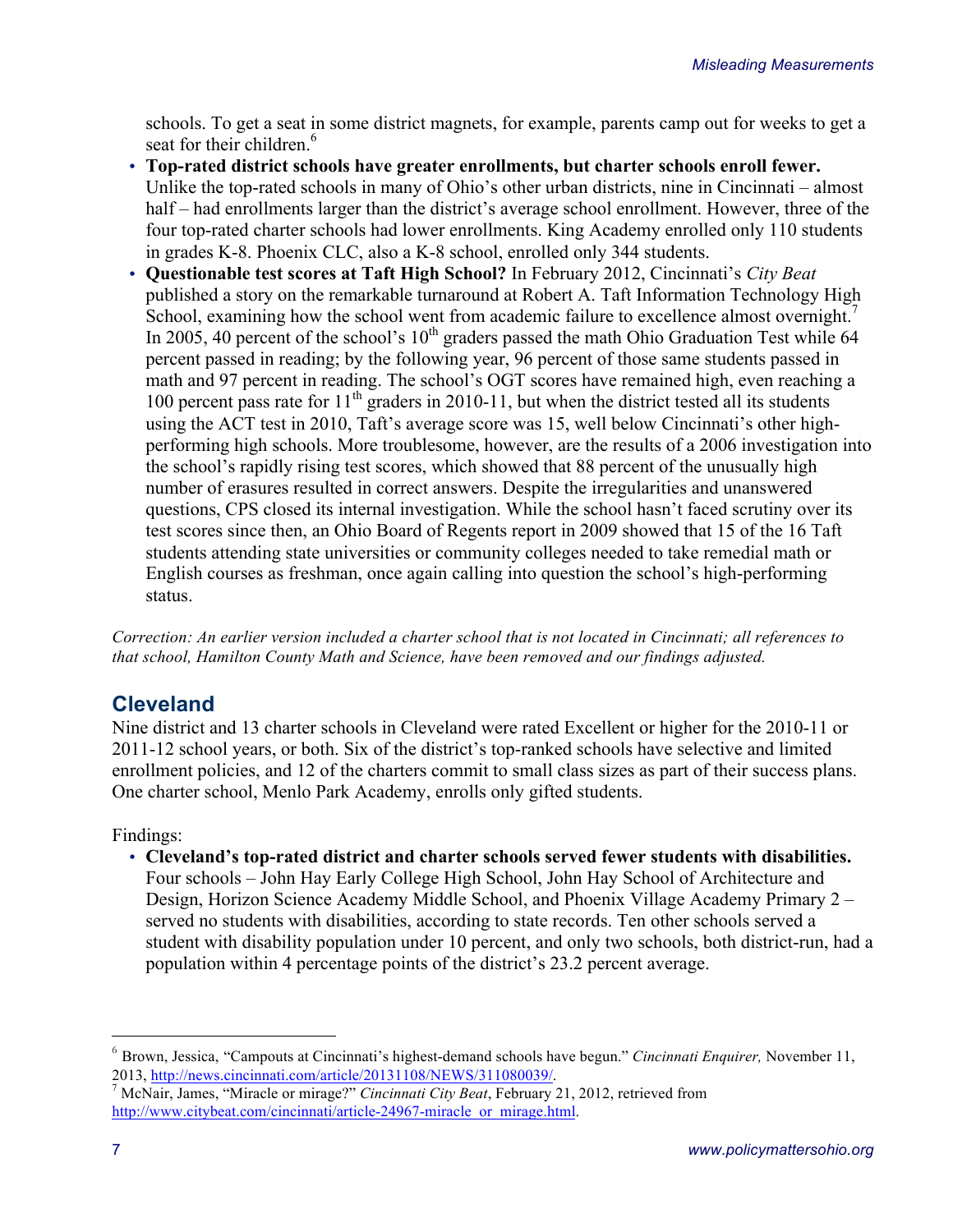| Table 4                                                                                    |                 |              |          |                  |       |                                |                             |  |  |  |  |
|--------------------------------------------------------------------------------------------|-----------------|--------------|----------|------------------|-------|--------------------------------|-----------------------------|--|--|--|--|
| <b>Top-rated Cleveland schools compared to the district</b>                                |                 |              |          |                  |       |                                |                             |  |  |  |  |
| District in Academic Emergency, top-rated schools Excellent or higher (2010-11 or 2011-12) |                 |              |          |                  |       |                                |                             |  |  |  |  |
|                                                                                            | Enroll-<br>ment | <b>Black</b> | Hispanic | Multi-<br>racial | White | Economically<br>disadvantaged* | Students w/<br>disabilities |  |  |  |  |
| <b>District average</b>                                                                    | 416             | 67.7%        | 13.8%    | 2.9%             | 14.6% | 95%                            | 23.2%                       |  |  |  |  |
| <b>Top-rated schools</b>                                                                   |                 |              |          |                  |       |                                |                             |  |  |  |  |
| John Hay Early College <sup>1</sup>                                                        | 201             | 66.4%        | 16.6%    | 0%               | 11.9% | n/a                            | $0\%$                       |  |  |  |  |
| Menlo Park Academy <sup>2</sup>                                                            | 304             | 0%           | 0%       | 0%               | 79.6% | 4.2%                           | 3.8%                        |  |  |  |  |
| John Hay Science and Medicine <sup>1</sup>                                                 | 362             | 80.4%        | 5.5%     | 0%               | 10%   | n/a                            | 6.1%                        |  |  |  |  |
| Citizens Academy <sup>2</sup>                                                              | 408             | 99.3%        | 0%       | $0\%$            | 0%    | 99.5%                          | 13.1%                       |  |  |  |  |
| John Hay Arch. and Design <sup>1</sup>                                                     | 271             | 87.6%        | 4.8%     | $0\%$            | $0\%$ | n/a                            | $0\%$                       |  |  |  |  |
| Valley View Elementary <sup>1</sup>                                                        | 175             | 46.1%        | 10.6%    | 12%              | 30.7% | n/a                            | 16.9%                       |  |  |  |  |
| Whitney Young <sup>1</sup>                                                                 | 332             | 99.1%        | $0\%$    | $0\%$            | $0\%$ | n/a                            | 7.5%                        |  |  |  |  |
| Constellation Old Brooklyn Elem. <sup>2</sup>                                              | 321             | 3.8%         | 14.7%    | 6.3%             | 73.8% | 51.7%                          | 6%                          |  |  |  |  |
| Intergenerational School <sup>2</sup>                                                      | 264             | 85.3%        | 0%       | 5.2%             | 6.4%  | 62.9%                          | 6.6%                        |  |  |  |  |
| Horizon Science <sup>2</sup>                                                               | 453             | 79.9%        | 8.1%     | 3.6%             | 7.9%  | 85.2%                          | 6.8%                        |  |  |  |  |
| Const. Old Brooklyn Middle <sup>2</sup>                                                    | 172             | 0%           | 17.8%    | 0%               | 70.6% | 52.5%                          | 8.2%                        |  |  |  |  |
| Louisa May Alcott K-5                                                                      | 203             | 41.5%        | 15.1%    | 9.1%             | 32.3% | n/a                            | 26.9%                       |  |  |  |  |
| MC <sup>2</sup> STEM High <sup>1</sup>                                                     | 274             | 74.9%        | 7.7%     | 0%               | 15.5% | n/a                            | 11.5%                       |  |  |  |  |
| Riverside K-8                                                                              | 465             | 14.5%        | 12%      | 7.2%             | 63.4% | n/a                            | 14.6%                       |  |  |  |  |
| W.C. Bryant K-8                                                                            | 364             | 10.3%        | 19.3%    | 3.1%             | 65%   | n/a                            | 19.7%                       |  |  |  |  |
| E-Prep $6-8^2$                                                                             | 307             | 92.4%        | 0%       | $0\%$            | 0%    | 86.4%                          | 13.4%                       |  |  |  |  |
| Horizon Science Middle <sup>2</sup>                                                        | 141             | 86%          | 0%       | 0%               | 0%    | 90.6%                          | $0\%$                       |  |  |  |  |
| Noble Academy K-12 <sup>2</sup>                                                            | 253             | 92.7%        | 0%       | $0\%$            | 4.7%  | 77.7%                          | 5.8%                        |  |  |  |  |
| Phoenix Village Academy K-5 <sup>2</sup>                                                   | 43              | 97.5%        | 0%       | $0\%$            | 0%    | 90.7%                          | 0%                          |  |  |  |  |
| Constellation Puritas K-4 <sup>2</sup>                                                     | 202             | 15%          | 22.9%    | $0\%$            | 53.7% | 78.1%                          | 11%                         |  |  |  |  |
| Constellation Westpark K-4 <sup>2</sup>                                                    | 304             | 0%           | 15.4%    | 6.6%             | 73.1% | 50%                            | 8.2%                        |  |  |  |  |
| Constellation Westpark 5-92                                                                | 192             | $0\%$        | 16.8%    | 6.9%             | 68.8% | 45.4%                          | 9.1%                        |  |  |  |  |

**Source:** Policy Matters Ohio from Ohio Department of Education report-card data, 2011-12 school year. \*See footnote 6 for information on the overall economically disadvantaged rate for Cleveland; since the district has a universal free meal program, it does not track individual school rates.<sup>1</sup> Selective enrollment district school<sup>2</sup> Charter school

- **Nearly all of the high-scoring schools had lower economically disadvantaged rates, especially those in the for-profit Constellation charter network.** Four of five Constellation schools had poverty rates around 50 percent, well below the 95 percent most recently estimated to be the district average. $8$  The Intergenerational School served 63 percent economically disadvantaged students, and Menlo Park Academy had the lowest percentage of economically disadvantaged students, serving only 4.2 percent. Only one top-performing school – Citizens Academy – had a higher percentage of economically disadvantaged students than the district.
- **Ten of Cleveland's high scorers had lower minority-student populations than the district as a whole, while 11 had higher.** Many of the high-scoring schools do an excellent job of serving

<sup>&</sup>lt;sup>8</sup> An Ohio Department of Education estimate puts the number of children who qualify for free meals in Cleveland as high as 95 percent, according to *PolitiFact Ohio*, http://bit.ly/1hPu5wJ.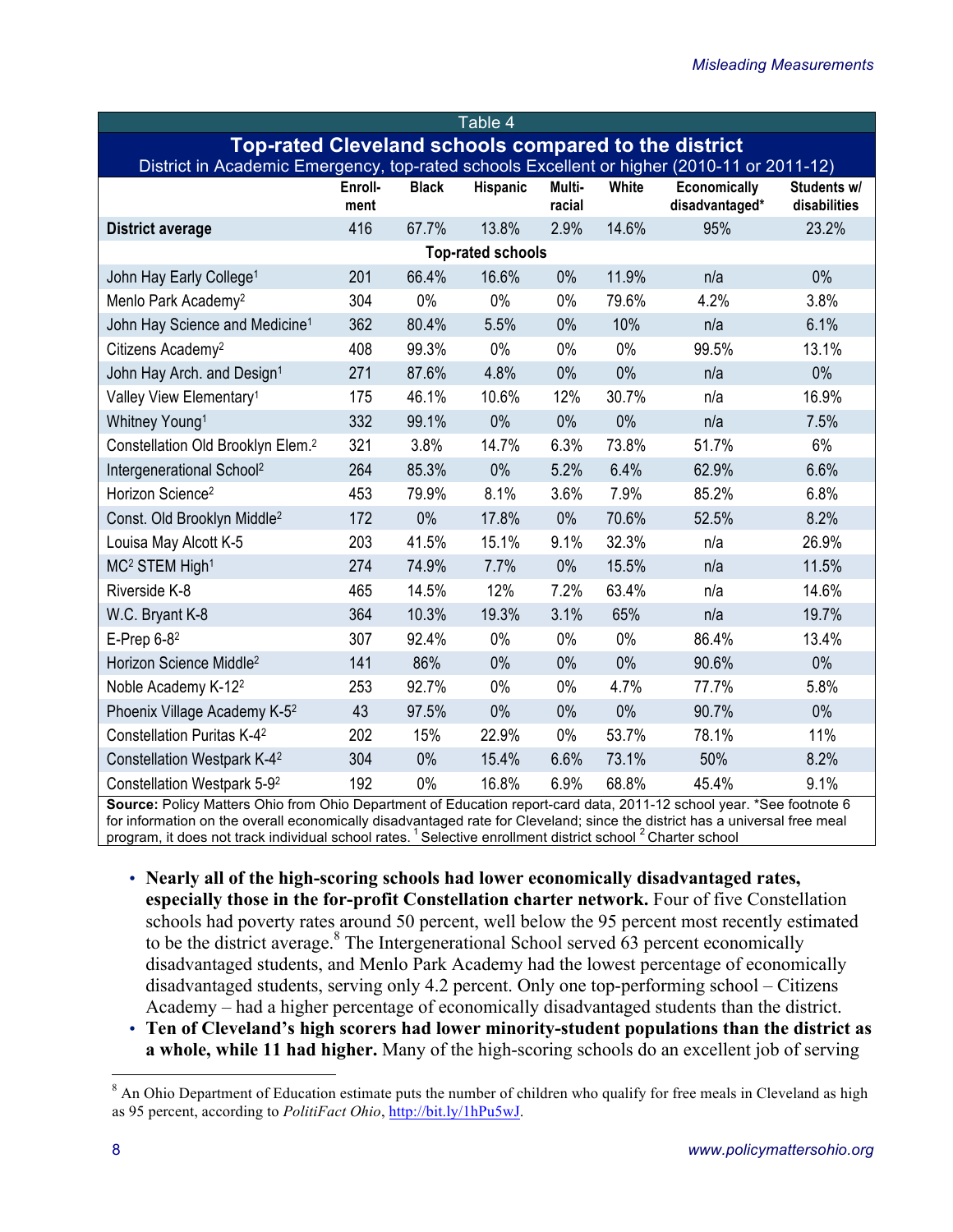minority students: five had more than 90 percent African-American enrollment. All five of Cleveland's high-scoring Constellation charter schools had much higher percentages of white students, including three that served over 70 percent compared with the district average of 14.6 percent. Similarly, Menlo Park Academy, a charter school for gifted students most of whom live outside the Cleveland district, had a white student population just under 80 percent. Two district K-8 schools, Riverside and William C. Bryant, also served a predominantly white student population. These demographic differences reflect the location of the schools on Cleveland's west side, which has historically had a much lower minority population than the east side.

- **Selective enrollment policies and small class sizes likely played a big part in the success of Cleveland's top-rated schools.** Menlo Park Academy requires its students to be identified as "Superior Cognitive" gifted by a state-approved test. Each of the John Hay high schools require a minimum 3.0 GPA and a score of proficient or higher on the  $7<sup>th</sup>$  grade reading and math Ohio Achievement Assessments. Students wishing to attend Whitney Young, serving grades 2 through 12, must be identified as Gifted and Talented by the state. While MC<sup>2</sup>STEM High School does not have specific enrollment criteria, it does have an application process and reserves 25 percent of its seats for students living outside Cleveland. It should also be noted that  $MC$ <sup>2</sup>STEM, the John Hay schools, and Whitney Young, as part of Cleveland's school choice program, do not provide transportation for enrolled students. In addition, the majority of the city's top-rated district and charter schools limit enrollment to ensure smaller class sizes. The John Hay schools and MC<sup>2</sup>STEM enroll fewer than 100 students per grade level, Valley View, an all-boys K-8, and Whitney Young each enroll fewer than 50 students per grade. A recent story in the *Plain Dealer* reported that many of Cleveland's top-rated district and charter schools were underenrolled, despite a campaign to fill their seats, including the three John Hay schools,  $MC^2STEM$ , Louisa May Alcott K-5, Riverside, Valley View, Whitney Young, and two Breakthroughoperated charters, including E-Prep.<sup>9</sup>
- **Top-rated schools tend to be smaller than the average district school.** Overall, average enrollment in the Cleveland district is 416 students per school.<sup>10</sup> Only two of the top-rated schools enrolled more: Horizon Science Academy, a charter high school; and Riverside, a district K-8. Comparing by school type is also revealing: Only two top-rated elementary schools in the study are larger than the average K-8 size of 389 (Riverside and Citizens Academy, a K-5 charter); at the secondary level, the average traditional, comprehensive high school enrolled 929 students, while the specialty schools averaged only 292 students. Extensive research suggests that smaller schools improve achievement, particularly for disadvantaged students.<sup>11</sup>

## **Columbus**

Fourteen district and five charter schools in Columbus rated Excellent and above for the 2010-11 or 2011-12 school years, or both. Seven of the district's high-rated schools are "choice" schools with limited and/or selective enrollment policies, and the majority of the city's top-rated charter schools emphasize small class size.<sup>12</sup>

<sup>9</sup> Patrick O'Donnell, "Hundreds of spots remain in Cleveland's top-rated public schools this fall", *The Plain Dealer,* 

<sup>&</sup>lt;sup>10</sup> Ohio Department of Education, 2011-12, at http://education.ohio.gov.<br><sup>11</sup> See Jordan Hylden, Harvard University at www.hks.harvard.edu/pepg/PDF/Papers/PEPG05-05Hylden.pdf and also National Education Association at www.nea.org/home/13639.htm.

 $12$  For perspective on this issue, see Smith Richards, Jennifer and Collin Binkley, "Columbus school board seeks OK of selective-admissions plan." Columbus Dispatch, December 26, 2013. http://bit.ly/1arkJzt.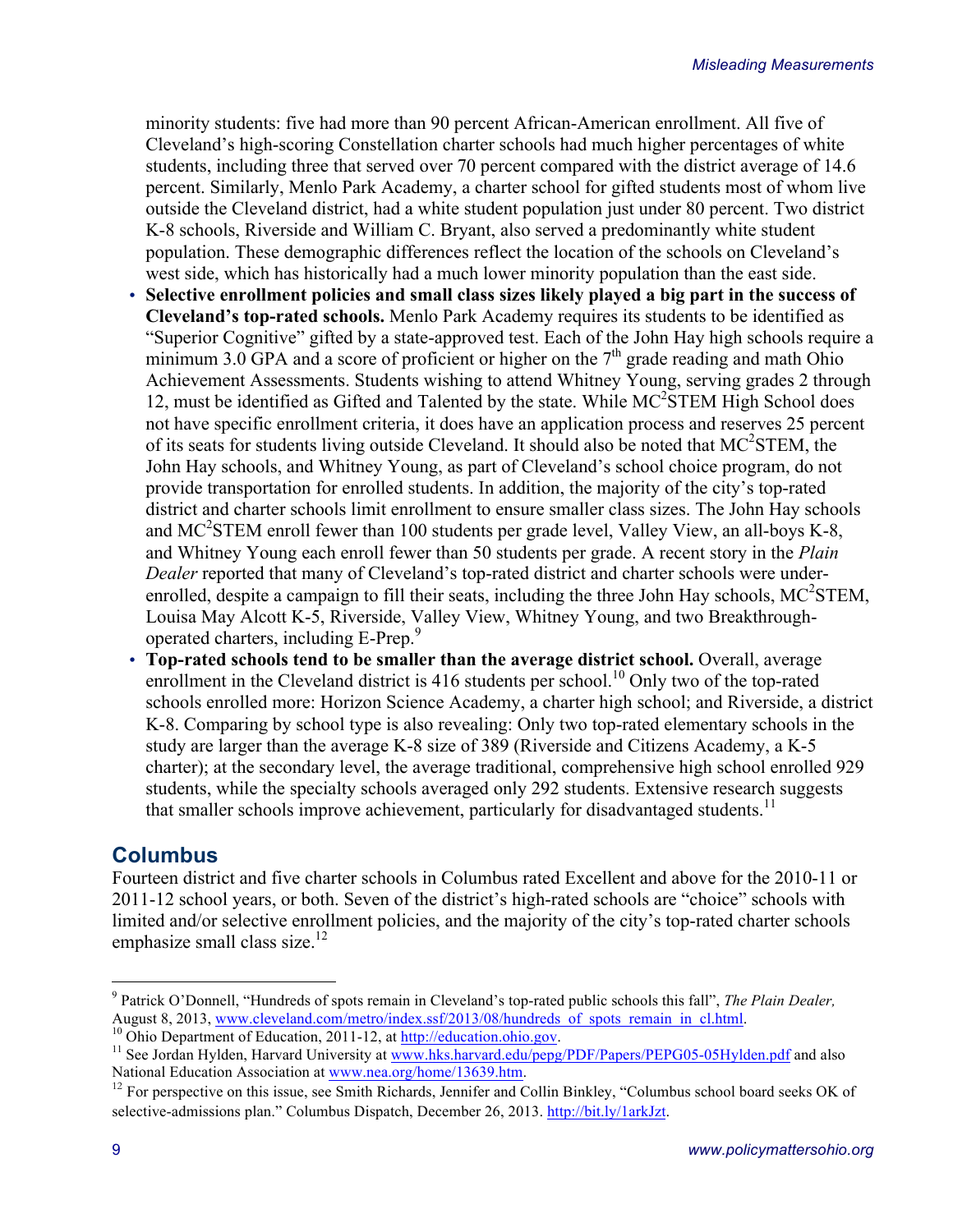| Table 5                                                                                                                                                                  |                   |              |          |                  |       |                                      |                             |  |  |  |  |
|--------------------------------------------------------------------------------------------------------------------------------------------------------------------------|-------------------|--------------|----------|------------------|-------|--------------------------------------|-----------------------------|--|--|--|--|
| <b>Top-rated Columbus schools compared to the district</b>                                                                                                               |                   |              |          |                  |       |                                      |                             |  |  |  |  |
| District in Continuous Improvement, top-rated schools Excellent or higher (2010-11 or 2011-12)                                                                           |                   |              |          |                  |       |                                      |                             |  |  |  |  |
|                                                                                                                                                                          | <b>Enrollment</b> | <b>Black</b> | Hispanic | Multi-<br>racial | White | <b>Economically</b><br>disadvantaged | Students w/<br>disabilities |  |  |  |  |
| <b>District overall</b>                                                                                                                                                  | 357               | 58.1%        | 6.8%     | 5.4%             | 27.4% | 83.3%                                | 17.3%                       |  |  |  |  |
| <b>Top-rated schools</b>                                                                                                                                                 |                   |              |          |                  |       |                                      |                             |  |  |  |  |
| Col. Prep. Academy <sup>2</sup>                                                                                                                                          | 647               | 18%          | 9.2%     | 12.8%            | 57.3% | 66.9%                                | 6.6%                        |  |  |  |  |
| Clinton @Old Hubbard                                                                                                                                                     | 351               | 11.4%        | 0%       | 6.3%             | 78%   | 40.6%                                | 17.3%                       |  |  |  |  |
| Arts & College Prep. <sup>2</sup>                                                                                                                                        | 240               | 30.1%        | 0%       | 8.8%             | 56%   | 60.6%                                | 6.5%                        |  |  |  |  |
| Col. Alternative High <sup>1</sup>                                                                                                                                       | 619               | 63.2%        | 3.2%     | $0\%$            | 28.3% | 63.1%                                | 7.4%                        |  |  |  |  |
| <b>Colerain Elementary</b>                                                                                                                                               | 205               | 21.5%        | 5.9%     | 8.8%             | 62.2% | 57.3%                                | 41.4%                       |  |  |  |  |
| <b>Gables Elementary</b>                                                                                                                                                 | 388               | 10.5%        | 18.7%    | 9.9%             | 39.9% | 44%                                  | 7%                          |  |  |  |  |
| Indianola Informal K-81                                                                                                                                                  | 575               | 25.2%        | 2.9%     | 8.3%             | 61.6% | 33.8%                                | 16.9%                       |  |  |  |  |
| Indian Springs                                                                                                                                                           | 426               | 24.3%        | $0\%$    | 5.1%             | 66.3% | 47.2%                                | 19.4%                       |  |  |  |  |
| Horizon Science <sup>2</sup>                                                                                                                                             | 378               | 76.5%        | 0%       | 8.4%             | 11.5% | 82.2%                                | 7.2%                        |  |  |  |  |
| Berwick Alternative <sup>1</sup>                                                                                                                                         | 751               | 88.2%        | 1.4%     | 5.7%             | 3.8%  | 67.7%                                | 11%                         |  |  |  |  |
| Centennial High <sup>1</sup>                                                                                                                                             | 826               | 38.9%        | 7.8%     | 3.7%             | 45.5% | 55.3%                                | 15.3%                       |  |  |  |  |
| Columbus City Prep.<br>School for Girls <sup>1</sup>                                                                                                                     | 331               | 75.3%        | 4.9%     | 5.7%             | 12.3% | 82.1%                                | 8.95%                       |  |  |  |  |
| Cranbrook                                                                                                                                                                | 279               | 18.5%        | 8.1%     | 6%               | 46.6% | 73.6%                                | 11.3%                       |  |  |  |  |
| Ecole Kenwood <sup>1</sup>                                                                                                                                               | 366               | 57.6%        | 3.8%     | 7.9%             | 29.6% | 62.9%                                | 4.4%                        |  |  |  |  |
| <b>Ridgeview Middle</b>                                                                                                                                                  | 543               | 30.3%        | 10.2%    | 5.9%             | 47.1% | 58.8%                                | 17.2%                       |  |  |  |  |
| Whetstone High <sup>1</sup>                                                                                                                                              | 952               | 33.5%        | 3.7%     | 3.8%             | 57%   | 60%                                  | 19.2%                       |  |  |  |  |
| Winterset                                                                                                                                                                | 298               | 18.9%        | 5.3%     | 12.6%            | 55.3% | 51.5%                                | 18.8%                       |  |  |  |  |
| Columbus Collegiate <sup>2</sup>                                                                                                                                         | 158               | 69.2%        | 17.5%    | $0\%$            | 7.4%  | 83.8%                                | 9.2%                        |  |  |  |  |
| A+ Arts Academy <sup>2</sup>                                                                                                                                             | 276               | 93.2         | 0%       | 0%               | 0%    | 84.2%                                | 11.7%                       |  |  |  |  |
| Source: Policy Matters Ohio from Ohio Department of Education report-card data, 2011-12 school year.<br>Selective enrollment district school <sup>2</sup> Charter school |                   |              |          |                  |       |                                      |                             |  |  |  |  |

Major findings:

- **Fifteen of Columbus' 19 highest-rated schools served a lower percentage of economically disadvantaged students than the district as a whole, usually a much lower percentage.** Five of the district's top schools had economically disadvantaged populations under 50 percent and two of its highest-rated charter schools served fewer than 70 percent, compared with the district average of 83.3 percent. Only four top-rated schools had comparable numbers of economically disadvantaged kids – two slightly below and two slightly above.
- **Nine top-rated schools are bigger than average, but the majority of top-rated charters are much smaller.** Columbus Collegiate Academy, a 6-8 middle school, enrolls only 158 students as compared to the district comprehensive middle school average of 480 students. Similarly, the middle school campus of A+ Arts Academy can only hold 150 students, far below the district comprehensive middle school average, and its overall enrollment is also substantially lower than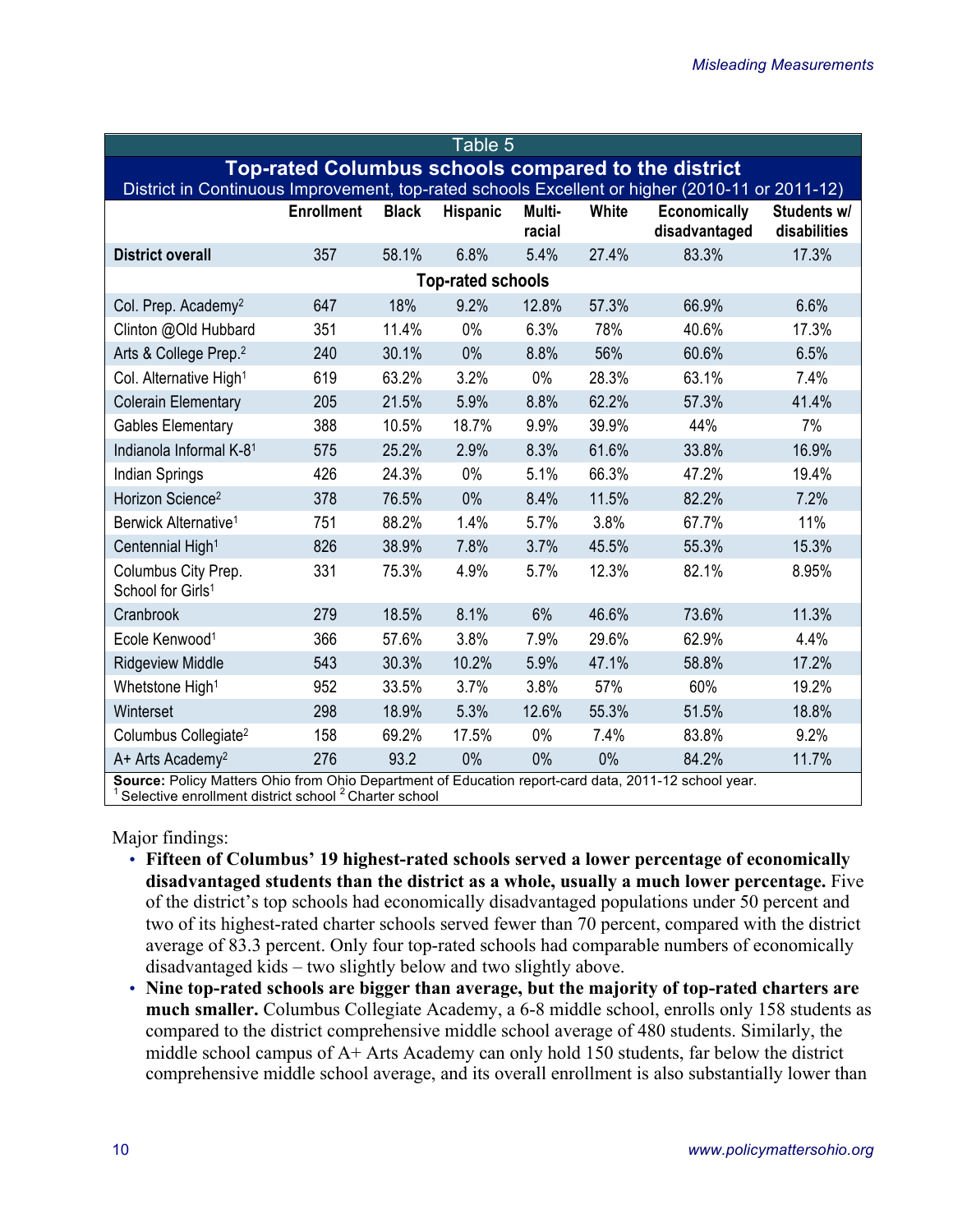the district average. Arts & College Prep Academy enrolls 240 students, lower than the district average and far below the district comprehensive high school average of 736 students.

- **Eleven high-scoring schools in Columbus had greater percentages of white students.** The district as a whole is about 30 percent white and 70 percent minority, but nine of the high-scoring schools included in this study were more than 50 percent white, including two charters and seven district schools. Seven top-rated schools had a higher share of African-American students than the district as a whole.
- **Eight high-rated schools, four charter and four district, served substantially fewer students with disabilities than the district as a whole.** The district average in 2011-12 was just over 17 percent, but charter schools like Columbus Preparatory Academy, Arts and College Prep Academy, Horizon Science Academy Columbus, and Columbus Collegiate Academy had populations of students with disabilities under 10 percent. Fewer than 5 percent of the students enrolled at Ecole Kenwood Alternative, a selective-enrollment district school, had disabilities. Five top-rated schools had higher percentages of students with disabilities, one of which was much higher.

## **Dayton**

The state rated only two Dayton schools Excellent during the 2010-11 or 2011-12 school years, one district and one charter. Both, Stivers School for the Arts and Dayton Early College Academy, have selective enrollment policies. They also both had lower percentages of economically disadvantaged students and students with disabilities. Fewer than 3 percent of the students at DECA, which only accepts new students in  $7<sup>th</sup>$ ,  $8<sup>th</sup>$ , and  $9<sup>th</sup>$  grade and accepts fewer than 100 students for each grade, served a student with disability population under 3 percent, compared with the district average of 20 percent.

| Table 6                                                                                                                                                                  |     |       |         |      |       |       |       |  |  |  |
|--------------------------------------------------------------------------------------------------------------------------------------------------------------------------|-----|-------|---------|------|-------|-------|-------|--|--|--|
| Top-rated Dayton schools compared to the district                                                                                                                        |     |       |         |      |       |       |       |  |  |  |
| District in Academic Watch, top-rated schools Excellent or higher (2010-11 or 2011-12)                                                                                   |     |       |         |      |       |       |       |  |  |  |
| Students w/<br>White<br><b>Economically</b><br><b>Enrollment</b><br><b>Black</b><br><b>Hispanic</b><br>Multi-<br>disabilities<br>disadvantaged<br>racial                 |     |       |         |      |       |       |       |  |  |  |
| District overall                                                                                                                                                         | 492 | 65.7% | $3.2\%$ | 5.5% | 25.1% | 94%   | 19.9% |  |  |  |
| <b>Top-rated schools</b>                                                                                                                                                 |     |       |         |      |       |       |       |  |  |  |
| Early College Academy <sup>2</sup>                                                                                                                                       | 411 | 80.3% | $3.2\%$ | 4.3% | 10.5% | 76.4% | 2.5%  |  |  |  |
| Stivers School For The Arts <sup>1</sup>                                                                                                                                 | 889 | 58.8% | 2.6%    | 4.7% | 33.2% | 55.5% | 11.4% |  |  |  |
| Source: Policy Matters Ohio from Ohio Department of Education report-card data, 2011-12 school year.<br>Selective enrollment district school <sup>2</sup> Charter school |     |       |         |      |       |       |       |  |  |  |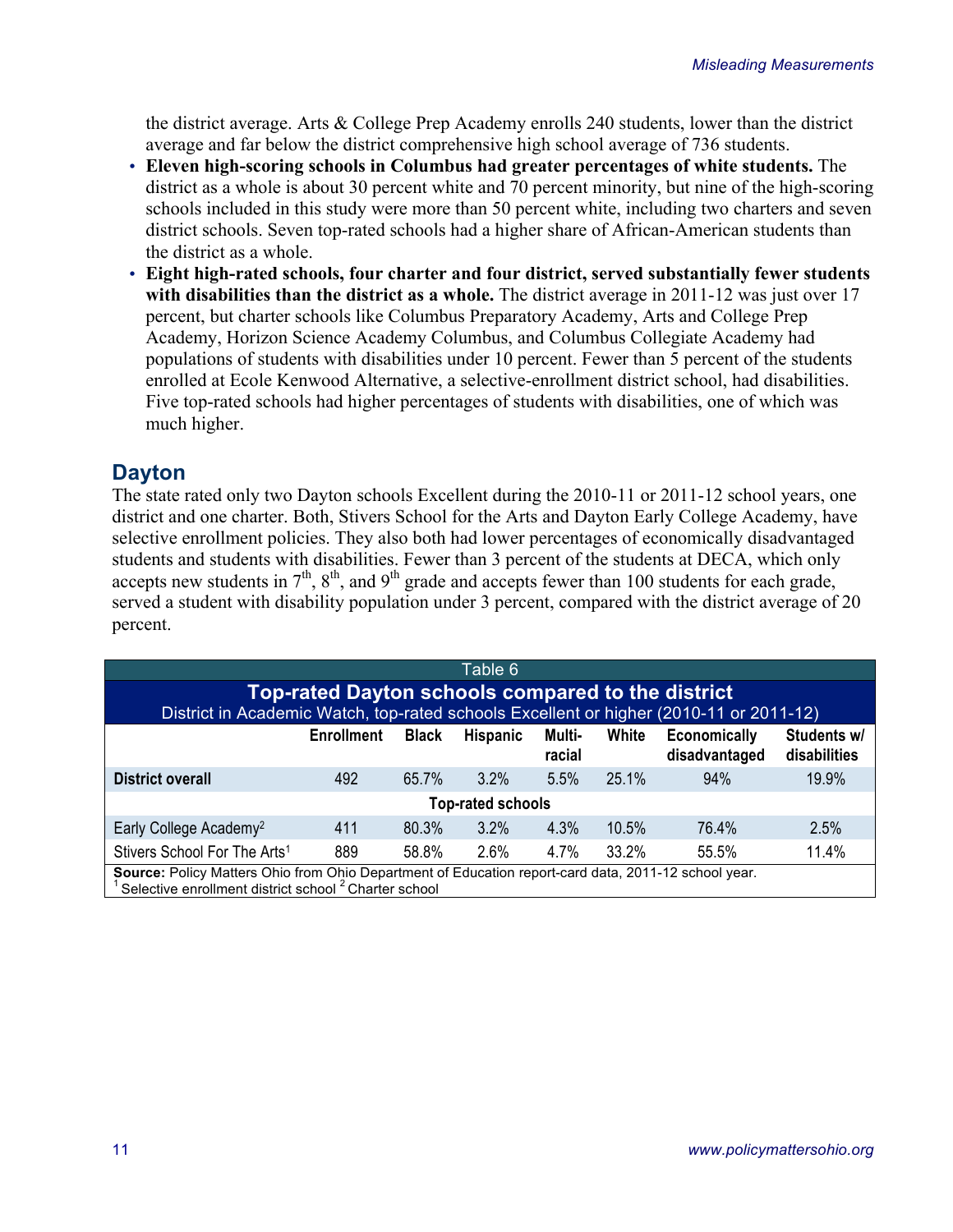## **Toledo**

Eleven Toledo schools, seven district and four charter, were rated Excellent or higher for the 2010-11 or 2011-12 school years. Small school and class sizes are a likely factor in the success of a majority of Toledo's highest-scoring schools, and several have selective-enrollment policies.

| Table 7                                                                                                                                     |                   |              |                 |                  |       |                                      |                             |  |  |
|---------------------------------------------------------------------------------------------------------------------------------------------|-------------------|--------------|-----------------|------------------|-------|--------------------------------------|-----------------------------|--|--|
| Top-rated Toledo schools compared to the district<br>District in Academic Watch, top-rated schools Excellent or higher (2010-11 or 2011-12) |                   |              |                 |                  |       |                                      |                             |  |  |
|                                                                                                                                             | <b>Enrollment</b> | <b>Black</b> | <b>Hispanic</b> | Multi-<br>Racial | White | <b>Economically</b><br>disadvantaged | Students w/<br>disabilities |  |  |
| <b>District overall</b>                                                                                                                     | 424               | 42.1%        | 9.4%            | 7%               | 40.7% | 77%                                  | 18.4%                       |  |  |
| <b>Top-rated schools</b>                                                                                                                    |                   |              |                 |                  |       |                                      |                             |  |  |
| Early College High <sup>1</sup>                                                                                                             | 228               | 30.2%        | 6.9%            | 10.4%            | 46.1% | 42.6%                                | 0%                          |  |  |
| Tech. Academy High <sup>1</sup>                                                                                                             | 176               | 24.9%        | 6.3%            | $0\%$            | 67.7% | 49%                                  | 8.7%                        |  |  |
| School For The Arts <sup>2</sup>                                                                                                            | 578               | 18.1%        | 9.1%            | 6.9%             | 65.1% | 32.5%                                | 5.7%                        |  |  |
| Grove Patterson <sup>1</sup>                                                                                                                | 369               | 49.4%        | 7.2%            | 4.6%             | 37.7% | 47.6%                                | 7.3%                        |  |  |
| <b>Elmhurst Elementary</b>                                                                                                                  | 456               | 11%          | 3.5%            | 7.2%             | 78.4% | 38.9%                                | 12.1%                       |  |  |
| <b>Beverly Elementary</b>                                                                                                                   | 638               | 9%           | 6.6%            | 5.3%             | 78.1% | 39.6%                                | 10.1%                       |  |  |
| Start High School                                                                                                                           | 1,248             | 37.3%        | 7.4%            | 6%               | 48.9% | 57.7%                                | 17.2%                       |  |  |
| MLK Boys Academy <sup>1</sup>                                                                                                               | 224               | 91.8%        | $0\%$           | 5.3%             | $0\%$ | 98.7%                                | 17.7%                       |  |  |
| <b>Toledo Preparatory and</b><br>Fitness Academy <sup>2</sup>                                                                               | 143               | 67.6%        | 0%              | 10.7%            | 14.8% | 90.7%                                | 29.3%                       |  |  |
| Horizon Science<br>Academy-Springfield <sup>2</sup>                                                                                         | 264               | 59.2%        | $0\%$           | 14.2%            | 22.4% | 91.6%                                | 8.1%                        |  |  |
| Maritime Academy <sup>2</sup><br>Course: Delieu Metters Obje from Obje Department of Education report eard data. 2011 12 esbed veer         | 183               | 38.9%        | 16.6%           | 6.8%             | 37.7% | 44.8%                                | 10.9%                       |  |  |

Source: Policy Matters Ohio from Ohio Department of Education report-card data, 2011-12 school year.<br><sup>1</sup> Selective enrollment district school <sup>2</sup> Charter school

Major findings:

- **Of the 11 top schools, four served higher percentages of African-American students while five enrolled substantially fewer.** MLK Boys Academy served more than 90 percent African-American students, compared to the district average of 42 percent, while three schools served fewer than 20 percent.
- **Eight of Toledo's top-rated schools, including six district and two charters, served much smaller proportions of economically disadvantaged students than the district; three top performers were almost entirely made up of students in poverty.** While the Toledo district averaged 77 percent low-income students, seven of the district's highest scorers served fewer than 50 percent, including Toledo School for the Arts, the highest-rated charter, which served only 32.5 percent economically disadvantaged students.
- **All but one of Toledo's high scorers served fewer students with disabilities.** There were no students with disabilities enrolled at the district's highest-rated school, Toledo Early College High School, according to state records. The three next highest-rated schools – Toledo Tech Academy High, Toledo School for the Arts, and Grove Patterson Academy Elementary – all served fewer than 10 percent students with disabilities, as did Horizon Science Academy-Springfield.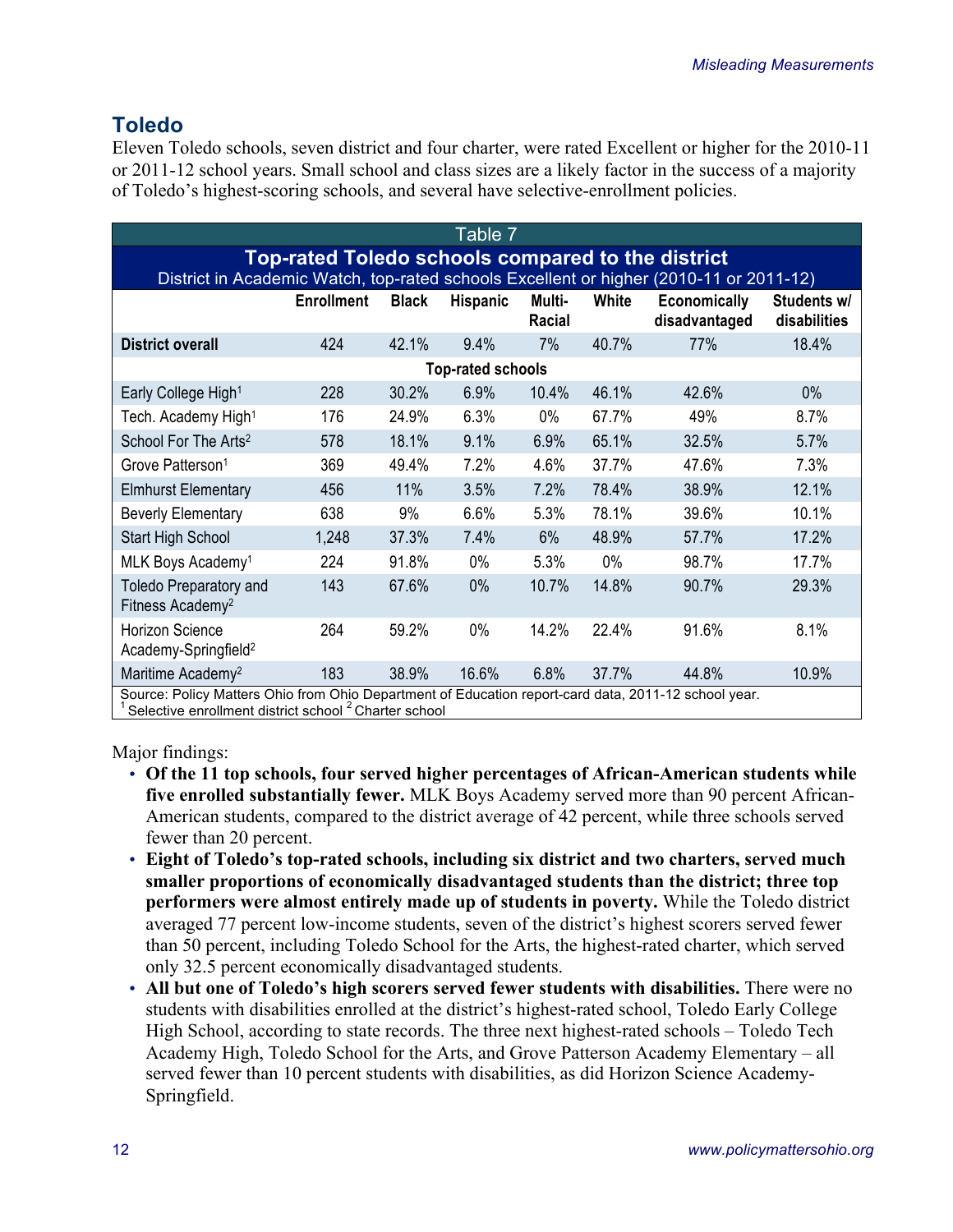• **More than half of Toledo's top-rated schools enroll fewer students than the district average.** Two district schools, Toledo Early College and Toledo Tech Academy, enroll fewer students than the district average of 424 students. With respective enrollments of 228 students and 176 students, Early College and Tech Academy also enroll far fewer students than the district's three comprehensive high schools, averaging 900 students. Three of Toledo's four toprated charter schools enroll significantly fewer students than the district average.

## **Youngstown**

Two schools, Youngstown Early College, a district high school, and Youngstown Community School, a K-6 charter, were rated Excellent for the 2010-11 and 2011-12 school years. Both schools had percentages of minority and economically disadvantaged students that were similar to the Youngstown district as a whole. Both had much lower percentages of students with disabilities. Youngstown Early College served no students with disabilities while Youngstown Community School served 12.2 percent, compared with 21.6 percent of students in the district.

| Table 8                                                                                                                                                                  |     |       |                          |      |              |       |       |  |  |  |
|--------------------------------------------------------------------------------------------------------------------------------------------------------------------------|-----|-------|--------------------------|------|--------------|-------|-------|--|--|--|
| <b>Top-rated Youngstown schools compared to the district</b><br>District in Academic Watch, top-rated schools Excellent or higher (2010-11 or 2011-12)                   |     |       |                          |      |              |       |       |  |  |  |
| White<br>Student w/<br><b>Black</b><br><b>Hispanic</b><br>Multi-<br>Economically<br><b>Enrollment</b><br>disabilities<br>disadvantaged<br>racial                         |     |       |                          |      |              |       |       |  |  |  |
| <b>District overall</b>                                                                                                                                                  | 327 | 67.1% | 11.2%                    | 5.4% | 16%          | 92.6% | 21.6% |  |  |  |
|                                                                                                                                                                          |     |       | <b>Top-rated schools</b> |      |              |       |       |  |  |  |
| Early College <sup>1</sup>                                                                                                                                               | 200 | 68.7% | $9.7\%$                  | 9.5% | 11.7<br>$\%$ | 84.5% | $0\%$ |  |  |  |
| Youngstown<br>Community School <sup>2</sup>                                                                                                                              | 333 | 94.3% | $3.2\%$                  | 0%   | $0\%$        | 91.8% | 12.2% |  |  |  |
| Source: Policy Matters Ohio from Ohio Department of Education report-card data, 2011-12 school year.<br>Selective enrollment district school <sup>2</sup> Charter school |     |       |                          |      |              |       |       |  |  |  |

# **Conclusion**

Schools deserve recognition for positively impacting students' lives and improving educational opportunities for children from underserved communities. Many of the top-rated schools in this report are doing this crucially important work. The hard work and dedication of teachers in all schools, especially those working within challenging circumstances, should be praised. But test scores are too often the only measure used to evaluate schools, and increasingly, teachers.

This focus leads many education advocates and policymakers to push the notion that simply replicating top-rated schools is the best solution for struggling urban districts. Our analysis shows that many of the highest-rated district and charter schools in Ohio's cities don't reach the same population served by struggling schools in those same urban districts. While much can be learned from some top-rated urban schools, as a whole they tend to serve fewer students from low-income families and lower percentages of children with disabilities than do the urban districts in which they are located. The majority of these schools also enroll fewer minorities than their home districts. It is essential that we create an educational system in which all children can learn and succeed. We should do that in smart ways, not by using misleading comparisons.